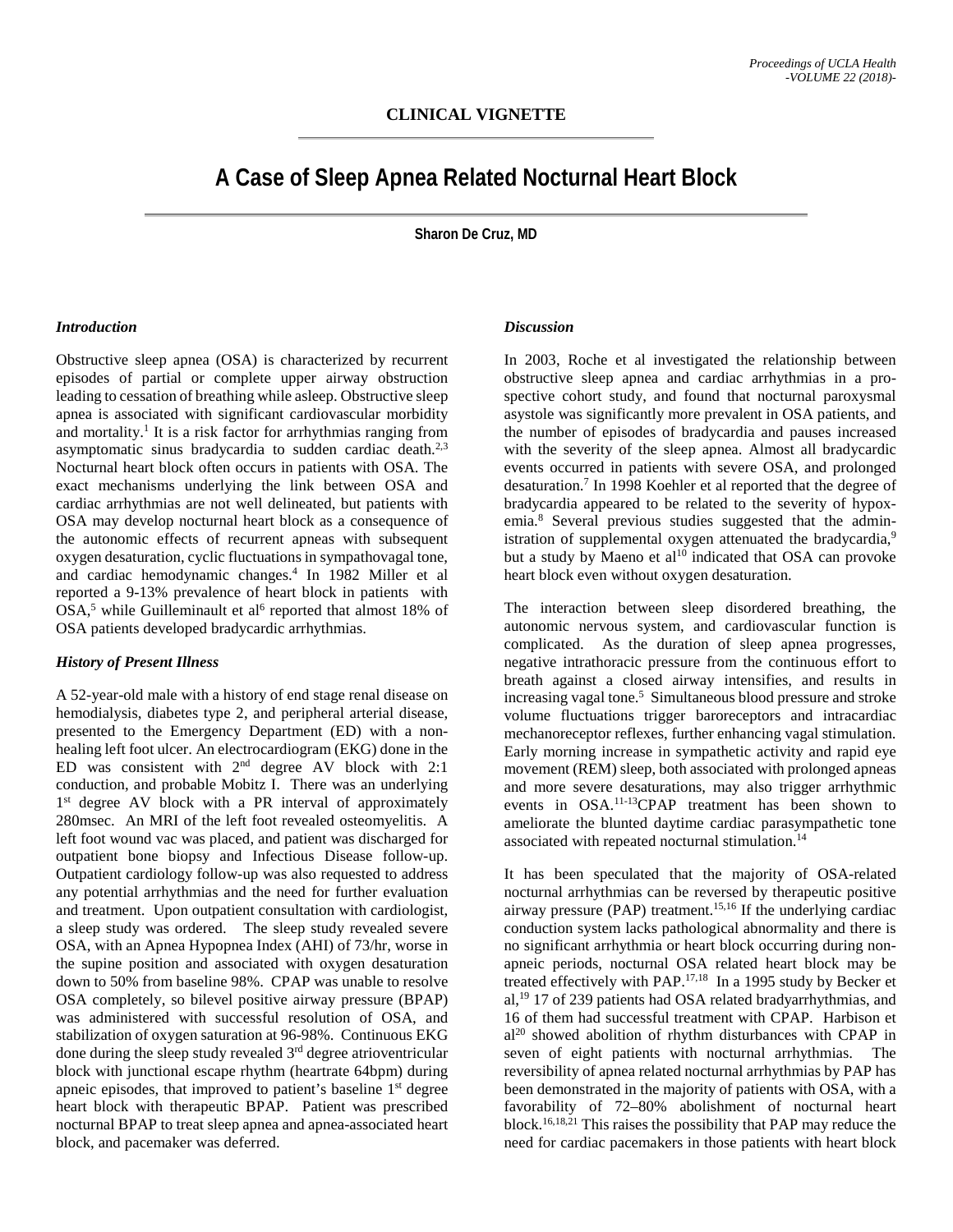occurring exclusively during OSA without obvious pathological abnormality.

Considering the high prevalence of OSA in heart block patients, a polysomnogram should be ideally offered to patients suffering from nocturnal heart block, with trial application of positive airway pressure to abolish apneas and apnea-associated heart block.

## *Figure Legends*

**Figure 1**: Baseline electrocardiogram during apnea showing high degree heart block with junctional escape rhythm. Blue arrows: P waves with a regular P-to-P interval (0.6 seconds) marching independent of QRS complexes.



**Figure 2**: Therapeutic BPAP has been administered showing resolution of high degree heart block, with a return to patient's baseline 1<sup>st</sup> degree heart block.

| <b>M99</b><br>$-11$                                 |  |   |  |                                                                                                                                                                                                                                | 44.23                 |
|-----------------------------------------------------|--|---|--|--------------------------------------------------------------------------------------------------------------------------------------------------------------------------------------------------------------------------------|-----------------------|
| uc.<br>Read Only                                    |  |   |  |                                                                                                                                                                                                                                | Only                  |
| нx,                                                 |  |   |  |                                                                                                                                                                                                                                |                       |
| om                                                  |  |   |  |                                                                                                                                                                                                                                |                       |
| <b>FAMI</b>                                         |  |   |  |                                                                                                                                                                                                                                | <b>San Controller</b> |
| <b>CAMI</b>                                         |  |   |  |                                                                                                                                                                                                                                |                       |
| <b>Bart</b>                                         |  |   |  | and the parameter and parameter and the parameter of the contract of the contract of the contract of the contract of the contract of the contract of the contract of the contract of the contract of the contract of the contr |                       |
|                                                     |  | m |  |                                                                                                                                                                                                                                |                       |
|                                                     |  |   |  |                                                                                                                                                                                                                                |                       |
|                                                     |  |   |  |                                                                                                                                                                                                                                |                       |
|                                                     |  |   |  |                                                                                                                                                                                                                                |                       |
|                                                     |  |   |  |                                                                                                                                                                                                                                |                       |
| police of<br>PW.<br>ARLBox<br><b>CFLOW</b><br>OKET. |  |   |  |                                                                                                                                                                                                                                |                       |

## **REFERENCES**

- 1. **Alvarez-Sala R, García-Río F, Del Campo F, Zamarrón C, Netzer NC.** Sleep apnea and cardiovascular diseases. *Pulm Med*. 2014;2014:690273. Doi:10. 1155/2014/690273. Epub 2014 Feb 5. PubMed PMID: 24649362; PubMed Central PMCID: PMC 3933220.
- 2. **Adlakha A, Shepard JW Jr.** Cardiac arrhythmias during normal sleep and in obstructive sleep apnea syndrome. *Sleep Med Rev*. 1998 Feb;2(1):45-60. PubMed PMID: 15310512.
- 3. **Monahan K, Storfer-Isser A, Mehra R, Shahar E, Mittleman M, Rottman J, Punjabi N, Sanders M, Quan SF, Resnick H, Redline S.** Triggering of nocturnal arrhythmias by sleep-disordered breathing events. *J Am*

*Coll Cardiol.* 2009 Nov 3;54(19):1797-804. doi: 10.101 6/j.jacc.2009.06.038. PubMed PMID: 19874994; PubMed Central PMCID: PMC2814244.

- 4. **Flemons WW, Remmers JE, Gillis AM.** Sleep apnea and cardiac arrhythmias. Is there a relationship? *Am Rev Respir Dis.* 1993 Sep;148(3):618-21. PubMed PMID:83 68632.
- 5. **Miller WP.** Cardiac arrhythmias and conduction disturbances in the sleep apnea syndrome. Prevalence and significance. *Am J Med.* 1982 Sep;73(3):317-21. PubMed PMID: 7124758.
- 6. **Guilleminault C, Connolly SJ, Winkle RA.** Cardiac arrhythmia and conduction disturbances during sleep in 400 patients with sleep apnea syndrome. *Am J Cardiol.* 1983 Sep 1;52(5):490-4. PubMed PMID: 6193700.
- 7. **Roche F, Xuong AN, Court-Fortune I, Costes F, Pichot V, Duverney D, Vergnon JM, Gaspoz JM, Barthélémy JC.** Relationship among the severity of sleep apnea syndrome, cardiac arrhythmias, and autonomic imbalance. *Pacing Clin Electrophysiol.* 2003 Mar;26(3):669- 77. PubMed PMID: 12698666.
- 8. **Koehler U, Fus E, Grimm W, Pankow W, Schäfer H, Stammnitz A, Peter JH.** Heart block in patients with obstructive sleep apnoea: pathogenetic factors and effects of treatment. *Eur Respir J.* 1998 Feb;11(2):434-9. Pub Med PMID: 9551750.
- 9. **Zwillich C, Devlin T, White D, Douglas N, Weil J, Martin R.** Bradycardia during sleep apnea. Characteristics and mechanism. *J Clin Invest.* 1982 Jun;69 (6):128692. PubMed PMID: 7085875; PubMed Central PMCID: PMC370201.
- 10. **Maeno K, Kasai A, Setsuda M, Nishiyama A, Sakabe S, Ohnishi T, Saito K, Nishikawa H.** Advanced atrioventricular block induced by obstructive sleep apnea before oxygen desaturation. *Heart Vessels.* 2009 May; 24 (3):236-40. doi:10.1007/s00380-008-1113-2. Epub 2009 May 24. PubMed PMID: 19466526.
- 11. **Peled N, Abinader EG, Pillar G, Sharif D, Lavie P.** Nocturnal ischemic events in patients with obstructive sleep apnea syndrome and ischemic heart disease: effects of continuous positive air pressure treatment. *J Am Coll Cardiol.* 1999 Nov 15;34(6):1744-9. PubMed PMID: 10577565.
- 12. **Hanly P, Sasson Z, Zuberi N, Lunn K.** ST-segment depression during sleep in obstructive sleep apnea. *Am J Cardiol.* 1993 Jun 1;71(15):1341-5. PubMed PMID: 849- 8378.
- 13. **Randazzo DN, Winters SL, Schweitzer P.** Obstructive sleep apnea-induced supraventricular tachycardia. *J Electrocardiol.* 1996 Jan;29(1):65-7. PubMed PMID: 88- 08529.
- 14. **Roche F, Court-Fortune I, Pichot V, Duverney D, Costes F, Emonot A, Vergnon JM, Geyssant A, Lacour JR, Barthélémy JC.** Reduced cardiac sympathetic autonomic tone after long-term nasal continuous positive airway pressure in obstructive sleep apnoea syndrome. *Clin Physiol.* 1999 Mar;19(2):127-34. PubMed PMID: 10200894.
- 15. **Becker HF, Koehler U, Stammnitz A, Peter JH.** Heart block in patients with sleep apnoea. *Thorax.* 1998 Oct;53